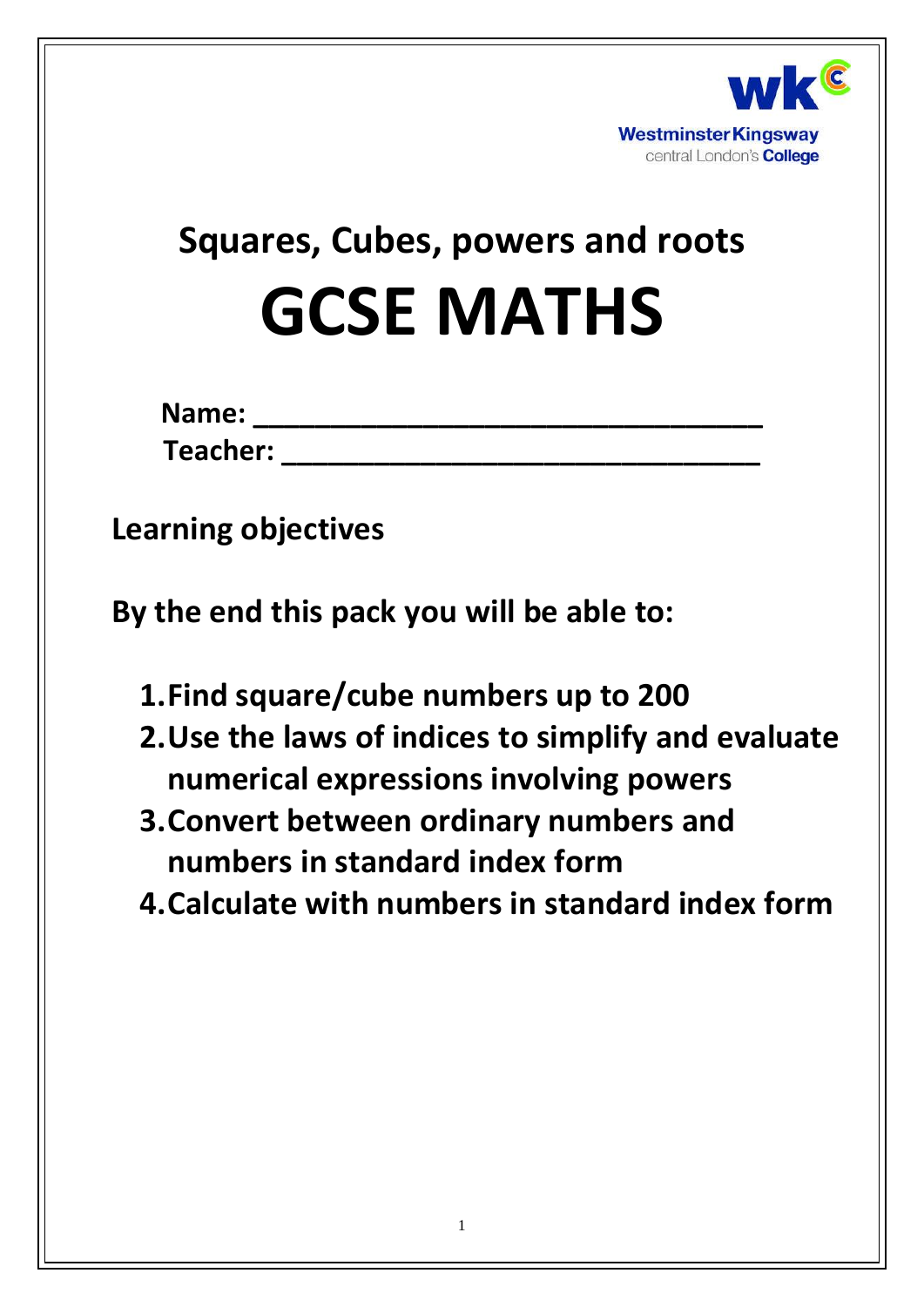# Key Points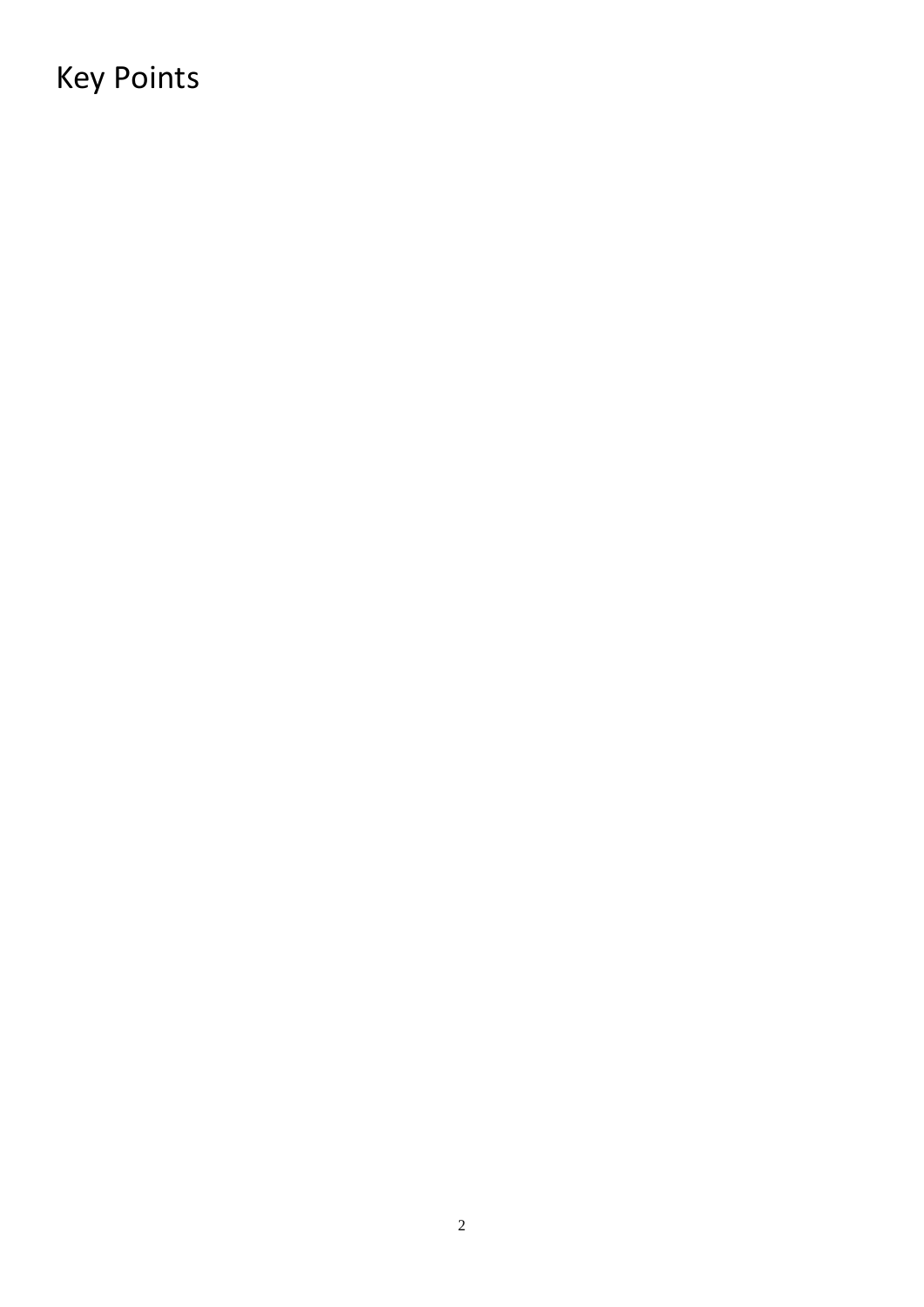| POWERS AND ROOTS 'COLLECT A LETTER' |              |                                                                             |                |                |                  |                         |                         |      |                                            |
|-------------------------------------|--------------|-----------------------------------------------------------------------------|----------------|----------------|------------------|-------------------------|-------------------------|------|--------------------------------------------|
|                                     |              | <b>START</b>                                                                |                | 1000           | $\bf 8$          | 32                      | 49                      |      | 64                                         |
|                                     |              | $\sf P$                                                                     |                | $\mathsf O$    | $\sf U$          | $\overline{E}$          | $\top$                  |      | $\boldsymbol{\mathsf{A}}$                  |
|                                     |              | $2^3$                                                                       |                | $9^2$          | $5^2$            | $7^3$                   | $6^3$                   |      | 2 <sup>4</sup>                             |
|                                     |              |                                                                             |                |                |                  |                         |                         |      |                                            |
|                                     |              | 27                                                                          |                | 121            | 36               | 100                     | $\overline{\mathbf{1}}$ |      | 125                                        |
|                                     |              | $\overline{\mathsf{E}}$                                                     |                | $\mathsf D$    | L                | ${\sf N}$               | $\overline{\mathsf{H}}$ |      | $\mathsf{L}$                               |
|                                     |              | $4^3$                                                                       |                | 2 <sup>5</sup> | $\overline{5^3}$ | 10 <sup>3</sup>         | $\overline{6^2}$        |      | $0^2$                                      |
|                                     |              |                                                                             |                |                |                  |                         |                         |      |                                            |
|                                     |              | 216                                                                         |                | $16\,$         | 343              | $\overline{\mathbf{0}}$ |                         |      | 81                                         |
|                                     |              | $\mathbf{I}$                                                                |                | $\overline{C}$ | ${\sf R}$        | $\overline{\mathsf{S}}$ | $\frac{25}{T}$          |      |                                            |
|                                     |              | 10 <sup>2</sup>                                                             |                | 1 <sup>5</sup> | END              | 7 <sup>2</sup>          | $3^3$                   |      | $\frac{R}{11^2}$                           |
|                                     |              |                                                                             |                |                |                  |                         |                         |      |                                            |
|                                     | V25          |                                                                             | 3 <sup>2</sup> |                |                  | $2^3$                   |                         | V100 |                                            |
| 1)                                  |              |                                                                             |                |                | $\sqrt{36}$      |                         |                         |      |                                            |
|                                     |              |                                                                             |                |                |                  |                         |                         |      |                                            |
|                                     |              |                                                                             |                |                |                  |                         |                         |      |                                            |
|                                     |              |                                                                             |                |                |                  |                         |                         |      |                                            |
|                                     |              |                                                                             |                |                |                  |                         |                         |      |                                            |
|                                     |              |                                                                             |                |                |                  |                         |                         |      |                                            |
| 2)                                  | $\sqrt{100}$ | $4^2$                                                                       |                |                | $2^2$            |                         | $\sqrt{81}$             | V121 |                                            |
|                                     |              |                                                                             |                |                |                  |                         |                         |      |                                            |
|                                     |              |                                                                             |                |                |                  |                         |                         |      |                                            |
|                                     |              |                                                                             |                |                |                  |                         |                         |      |                                            |
|                                     |              |                                                                             |                |                |                  |                         |                         |      |                                            |
|                                     |              |                                                                             |                |                |                  |                         |                         |      |                                            |
| 3)                                  |              | 5 <sup>2</sup> $4^2 + 2^2$ $\sqrt{144}$ $\sqrt{25} + \sqrt{36}$ $1^3 + 3^3$ |                |                |                  |                         |                         |      |                                            |
|                                     |              |                                                                             |                |                |                  |                         |                         |      |                                            |
|                                     |              |                                                                             |                |                |                  |                         |                         |      |                                            |
|                                     |              |                                                                             |                |                |                  |                         |                         |      |                                            |
|                                     |              |                                                                             |                |                |                  |                         |                         |      |                                            |
|                                     |              |                                                                             |                |                |                  |                         |                         |      |                                            |
| 4)                                  |              | $\sqrt{36} - \sqrt{4} 4^2 - 2^2$                                            |                |                |                  |                         |                         |      | $1^3 + 2^3$ $\sqrt{100 - 3^2}$ $1^3 + 1^2$ |
|                                     |              |                                                                             |                |                |                  |                         |                         |      |                                            |
|                                     |              |                                                                             |                |                |                  |                         |                         |      |                                            |
|                                     |              |                                                                             |                |                |                  |                         |                         |      |                                            |
|                                     |              |                                                                             |                |                |                  |                         |                         |      |                                            |
|                                     |              |                                                                             |                |                |                  |                         |                         |      |                                            |
|                                     |              |                                                                             |                |                |                  |                         |                         |      |                                            |
|                                     |              |                                                                             |                |                |                  |                         |                         |      |                                            |
|                                     |              |                                                                             |                |                |                  |                         |                         |      |                                            |
|                                     |              |                                                                             |                |                |                  |                         |                         |      |                                            |
|                                     |              |                                                                             |                |                |                  |                         |                         |      |                                            |
|                                     |              |                                                                             |                |                |                  |                         |                         |      |                                            |
|                                     |              |                                                                             |                |                |                  |                         |                         |      |                                            |
|                                     |              |                                                                             |                |                |                  |                         |                         |      |                                            |
|                                     |              |                                                                             |                |                |                  |                         |                         |      |                                            |
|                                     |              |                                                                             |                |                |                  |                         |                         |      |                                            |

#### **SQUARES, CUBES, POWERS AND ROOTS**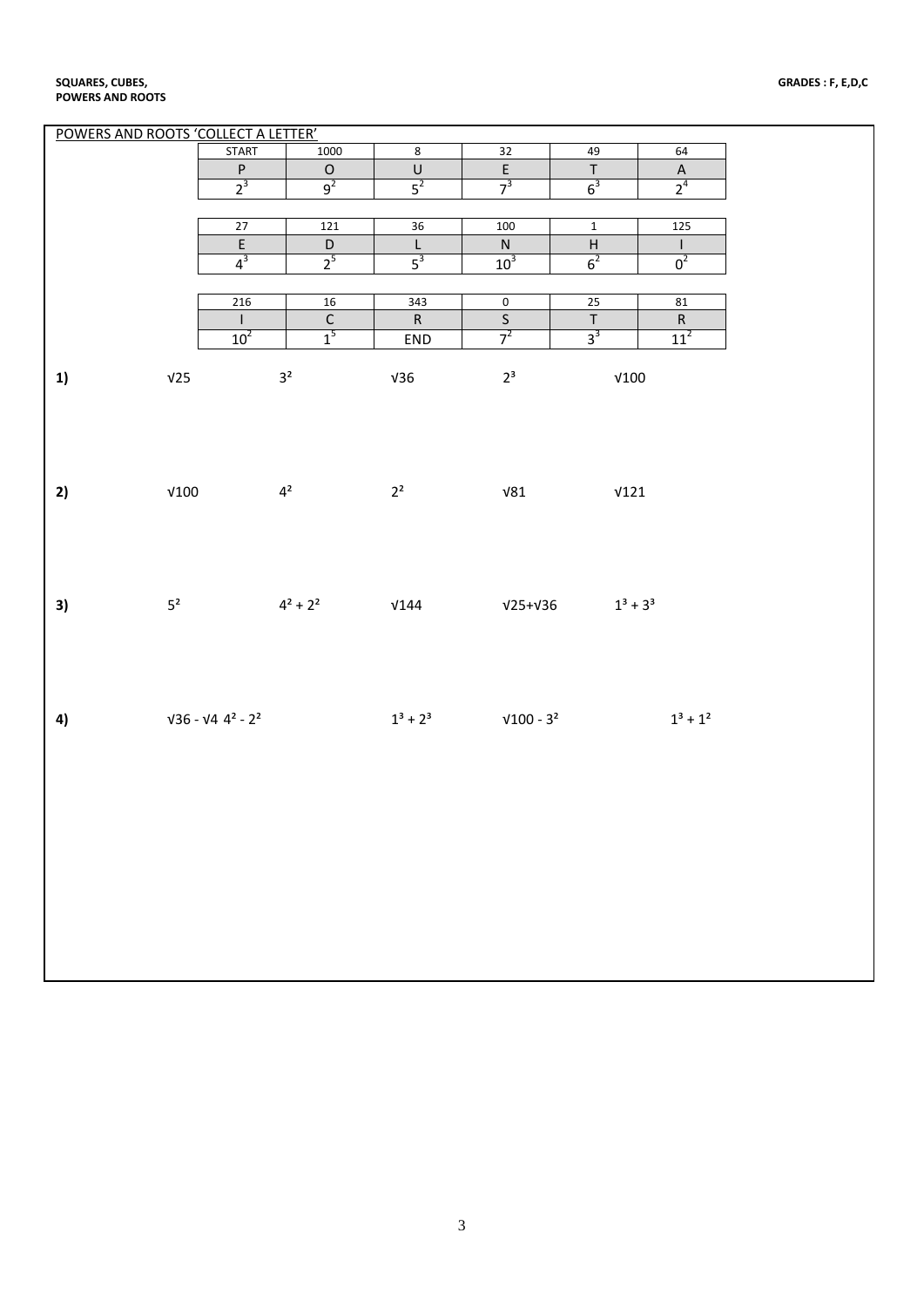### EXAM QUESTIONS

- 1. Write down the values of
	- (a)  $4^2$
	- (b)  $\sqrt{81}$
- 2. Work out the value of  $10^5$
- 3.
- (a) Work out  $3.7^2$
- (b) Work out the cube of 4
- (c) Work out  $3 \div 0.7^2$ 
	- (i) Write down the full calculator display.
	- (ii) Give your answer to the nearest whole number.

4. (a) Calculate 
$$
2.7^2 + \sqrt{3.5}
$$

(b) Calculate the cube of 4.2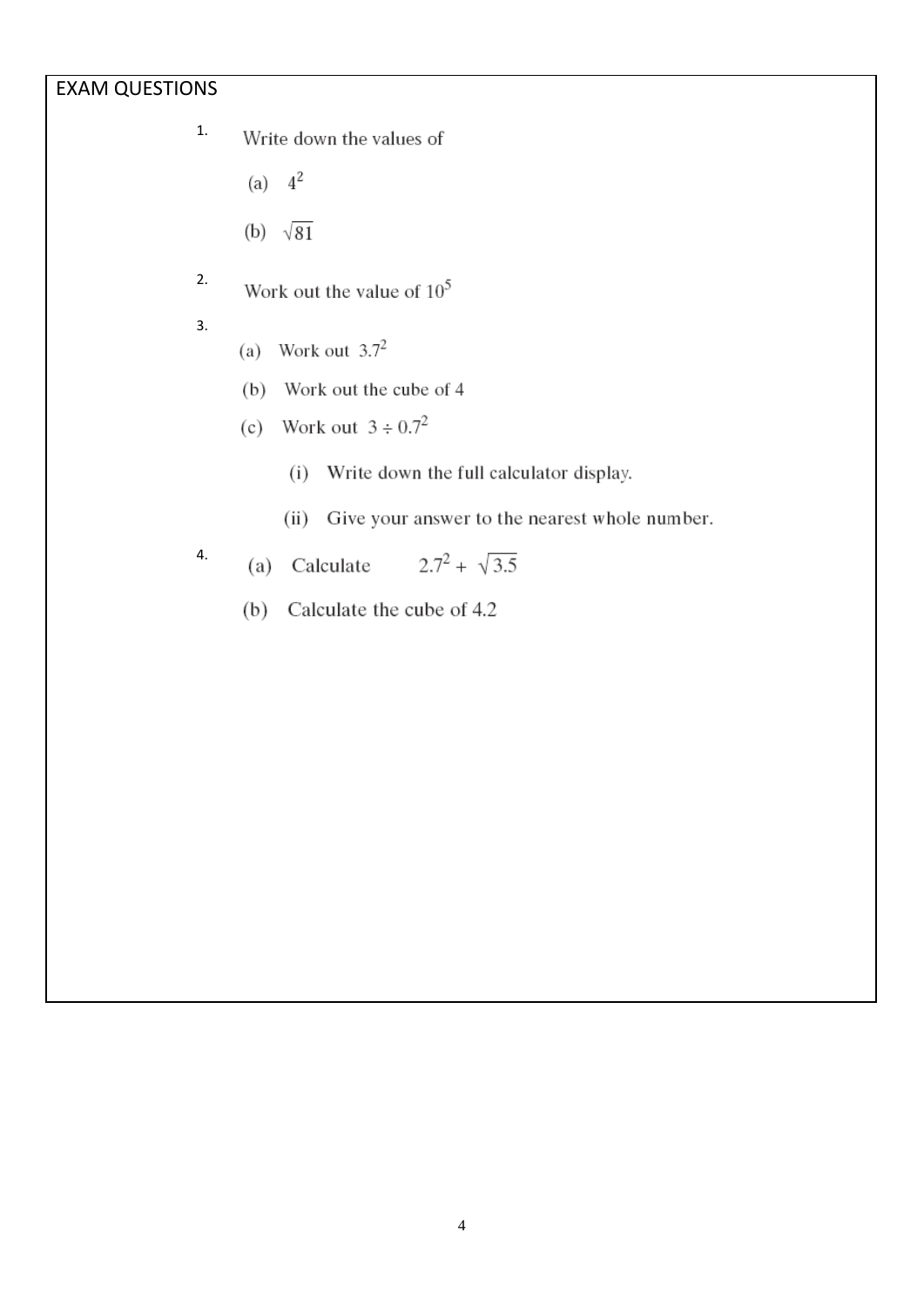| 1. Write each of these as simply as possible using indices. |                                      |                            |                                   |  |  |  |  |
|-------------------------------------------------------------|--------------------------------------|----------------------------|-----------------------------------|--|--|--|--|
| a) 2x2x2x2x2                                                | b) $y$ x $y$ x $y$ x $y$             | c) 9x9x9                   | d) 8x8x8x8x8x8x8                  |  |  |  |  |
| 2. Write down the value of the missing index.               |                                      |                            |                                   |  |  |  |  |
| a) $2^2 \times 2^3 = 2^x$                                   | <b>b</b> ) $3^8 \times 3^x = 2^{12}$ | c) $5^2 \times 5^x = 5^9$  | d) $2^{x} \times 2^{3} = 2^{7}$   |  |  |  |  |
| e) $(2^2)^4 = 2^x$                                          | f) $(2^6)^x = 2^{18}$                | g) $\frac{3^9}{3^2} = 3^x$ | <b>h)</b> $\frac{4^8}{4^x} = 4^5$ |  |  |  |  |
| 3. State whether each equation is TRUE or FALSE.            |                                      |                            |                                   |  |  |  |  |
| a) $7^2 \times 7^6 = 7^8$                                   | <b>b)</b> $\frac{8^3}{8} = 8^2$      | c) $(5^4)^2 = 5^6$         |                                   |  |  |  |  |
|                                                             |                                      |                            |                                   |  |  |  |  |
|                                                             |                                      |                            |                                   |  |  |  |  |
|                                                             |                                      |                            |                                   |  |  |  |  |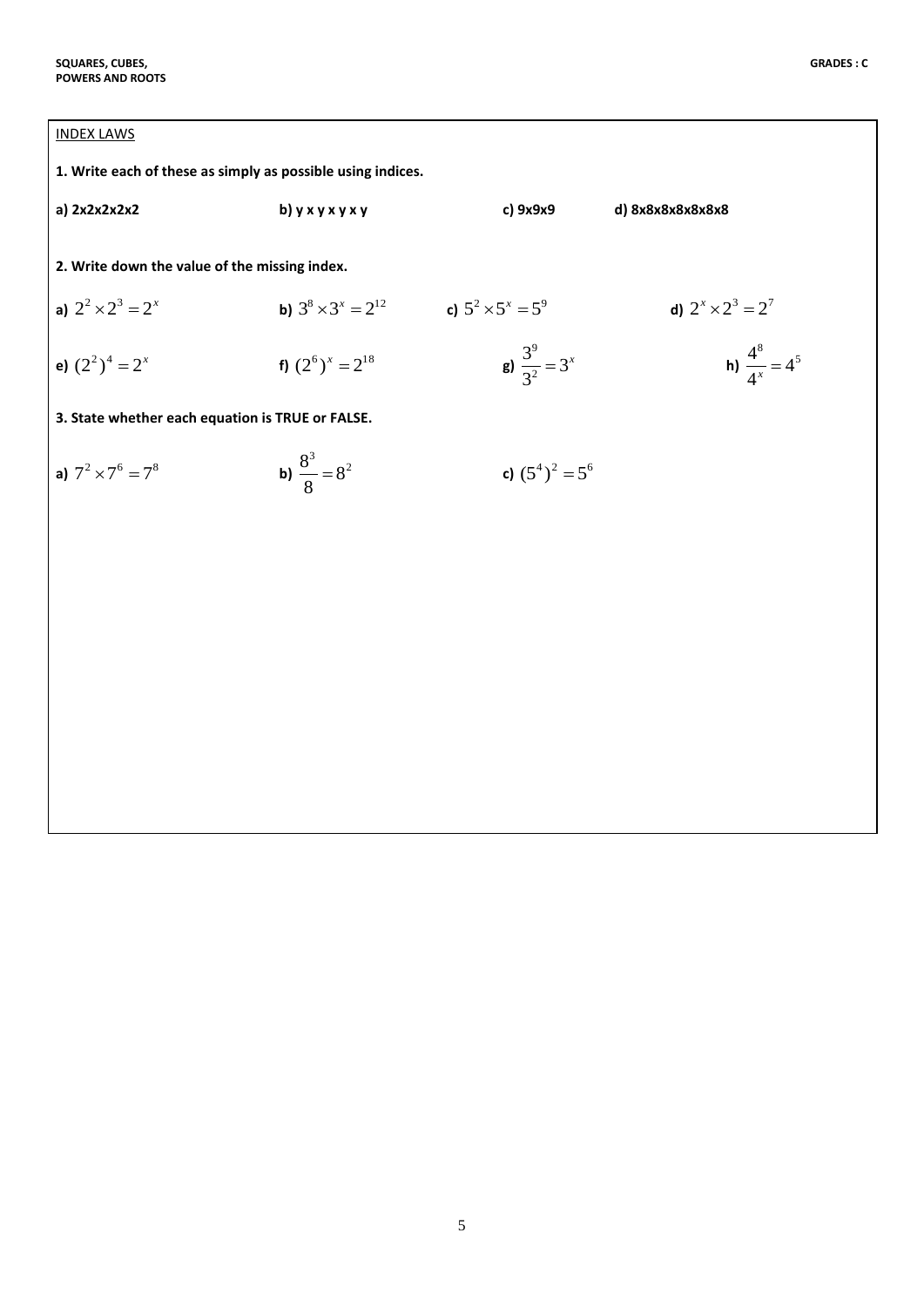### EXAM QUESTIONS

- 1. Simplify
	- (a)  $c \times c \times c \times c$
	- (b)  $d^3 \times d^2$

#### 2. Simplify

(a)  $w^6 \times w^2$ (b)  $x^3 \div x^5$ 

#### 3. Simplify

(b) 
$$
d^3 \times d^2
$$

#### 4.Simplify

 $x^5 \times x^{-2}$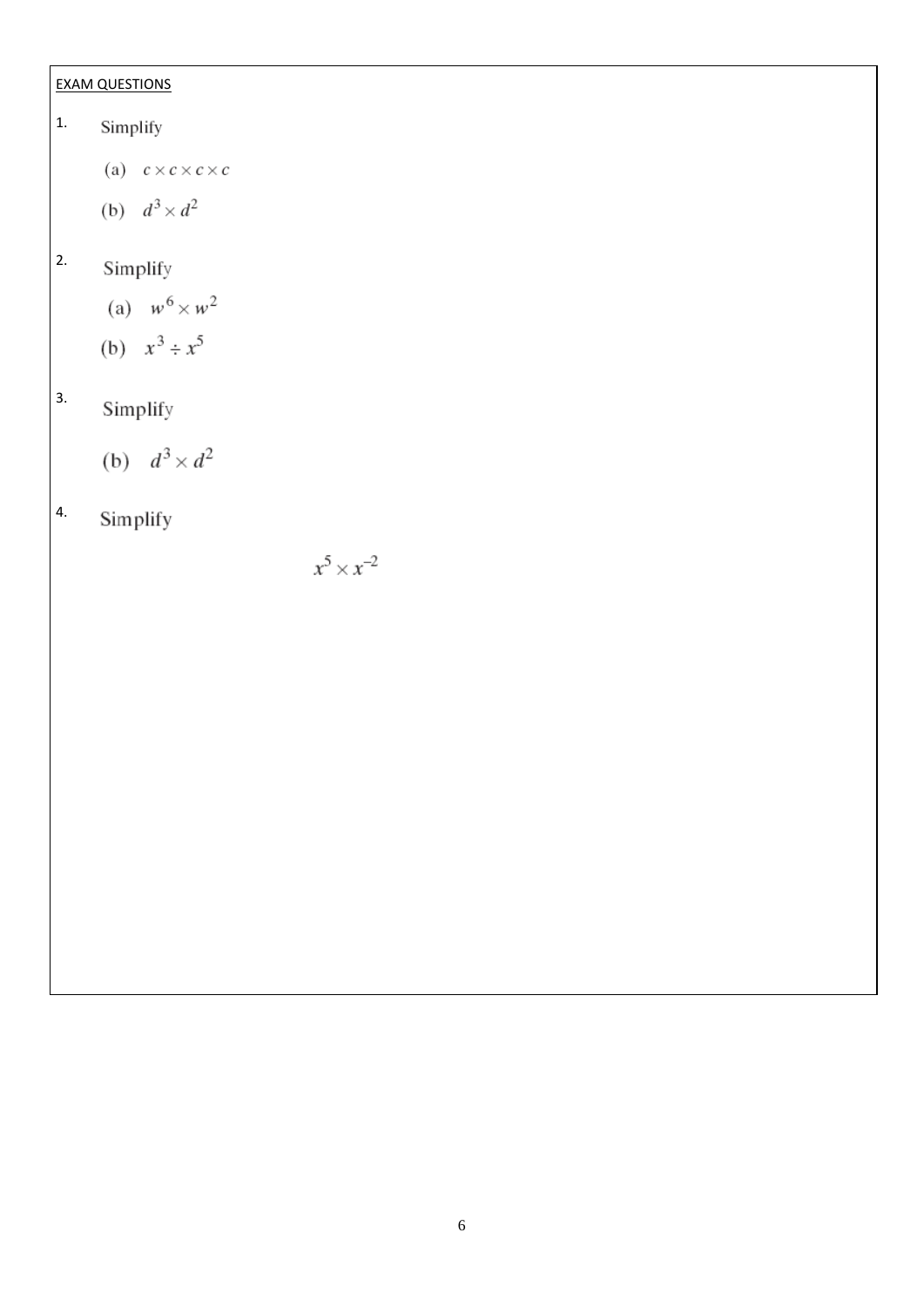#### EXAM QUESTIONS

- 1.  $0.3 \times 100 + 2.4 \times 10$
- 2. Magazines are stored in piles of 100. Each magazine is 0.4cm thick. Calculate the height of one pile of magazines.
- 3.Jane says,

#### "To multiply a number by 10, put a zero on the end."

She uses her rule to write these examples.

| A | $53 \times 10 = 530$   | B | $0.53 \times 10 = 0.530$ |
|---|------------------------|---|--------------------------|
| C | $530 \times 10 = 5300$ | D | $5.3 \times 10 = 5.30$   |

- (a) State which of Jane's examples are incorrect.
- (b) Choose one of Jane's incorrect examples.

Write the example in the box below with the correct answer.

| × 10 |  |  |  |  |  |
|------|--|--|--|--|--|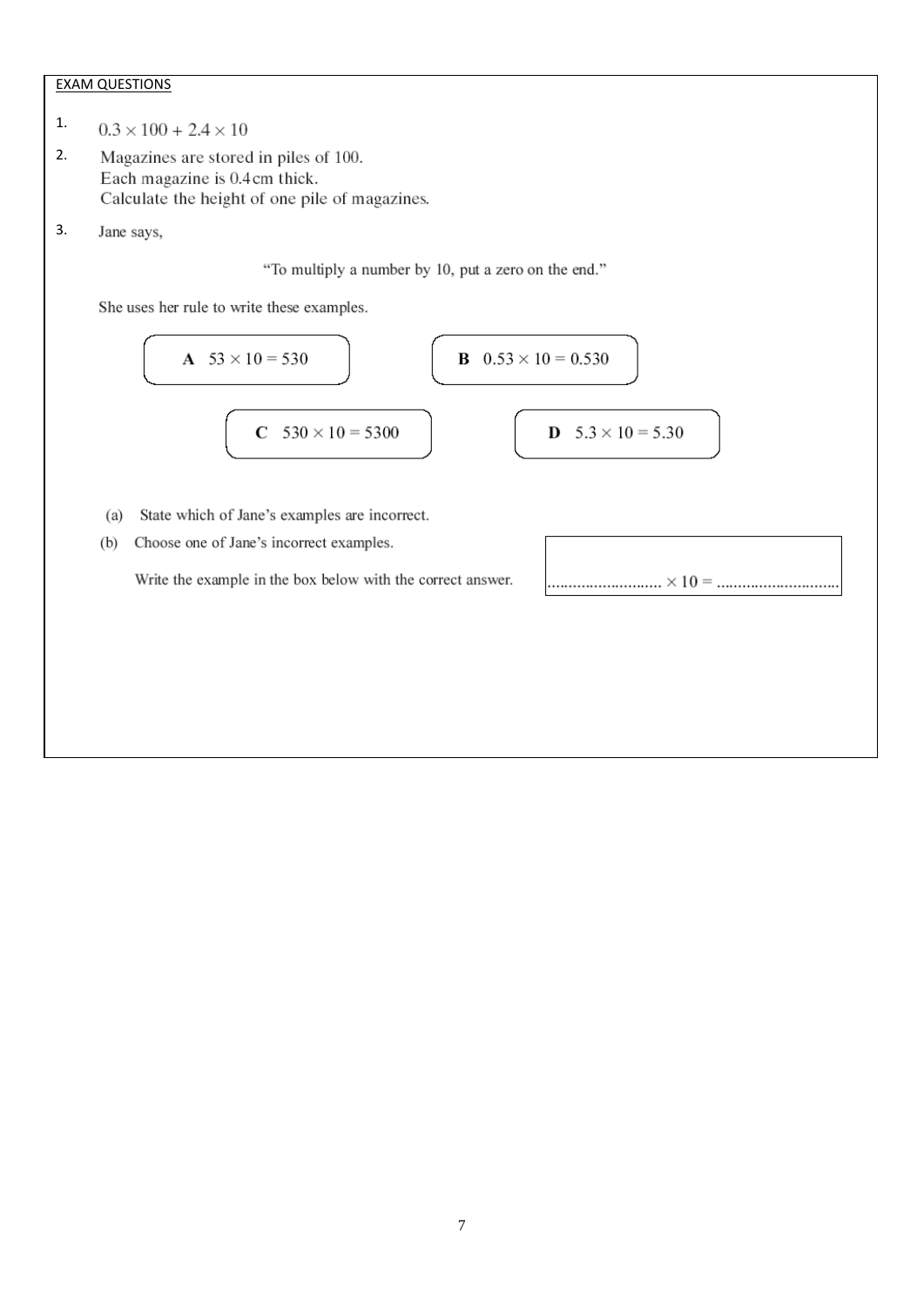# **INDEX FORM (INDICES) WORKSHEET**

# **Simplify**

|     | $3 \times 3 \times 3$                   | 2. $5x5x5x5x5x5$                                    |
|-----|-----------------------------------------|-----------------------------------------------------|
|     | $6 \times 6 \times 2 \times 2 \times 2$ | 4. 7x7x7x8x8x8x8                                    |
| -5- | 7x7x8x9x9x9                             | 6. $3 \times 4 \times 3 \times 4 \times 5 \times 5$ |

### **Simplify the following**

|  | $7^2$ x $7^5$ =                  |                                    |  | $15^{10} \div 15^{7} =$   |  |
|--|----------------------------------|------------------------------------|--|---------------------------|--|
|  | $7^2$ x $7^6$ =                  |                                    |  | $10^{10} \div 10^{1} =$   |  |
|  | $7^{11}$ x $7^{15}$              | $\mathcal{L} =$                    |  | $16^{13} \div 16^{4} =$   |  |
|  | $1^5$ x $1^3$ =                  |                                    |  | $19^{15} \div 19^{6} =$   |  |
|  | $10^{8}$ x $10^{12}$ =           |                                    |  | $2^{15}$ ÷ $2^{10}$ =     |  |
|  | $17^{8}$ x $17^{14}$             | $\sim$                             |  | $16^{17} \div 16^{2} =$   |  |
|  | $13^{\frac{5}{}} \times 13^{16}$ | $\mathbb{R}^2 \times \mathbb{R}^2$ |  | $5^{20} \div 5^{5} =$     |  |
|  | $19^{2}$ x $19^{13}$             | $\equiv$                           |  | $6^{14} \div 6^{7} =$     |  |
|  | $6^4$ x $6^1$ =                  |                                    |  | $15^{14} \div 15^{8} =$   |  |
|  | $17^1$ x $17^{20}$ =             |                                    |  | $1^{14}$ $\div$ $1^{3}$ = |  |

Now try these:

1.  $(7^2)^3$  2.  $(3^5)^3$  3.  $(x^2)^{10}$  4.  $(11^5)^5$  5.  $(y^2)^{20}$  6.  $(17^5)^4$ 

**Extension:**

(c) 
$$
x^7 \times x^9
$$
  
\n(d)  $m^4 \times m^3$   
\n(e)  $(m^4)^3$   
\n(f)  $(x^3)^4 \times x^5$   
\n(g)  $(m^4)^3$   
\n(h)  $x^6 \times x^{12} \times x^3$   
\n(i)  $(x^3)^4 \times x^5$   
\n(j)  $m^4 \times (m^5)^2 \times m$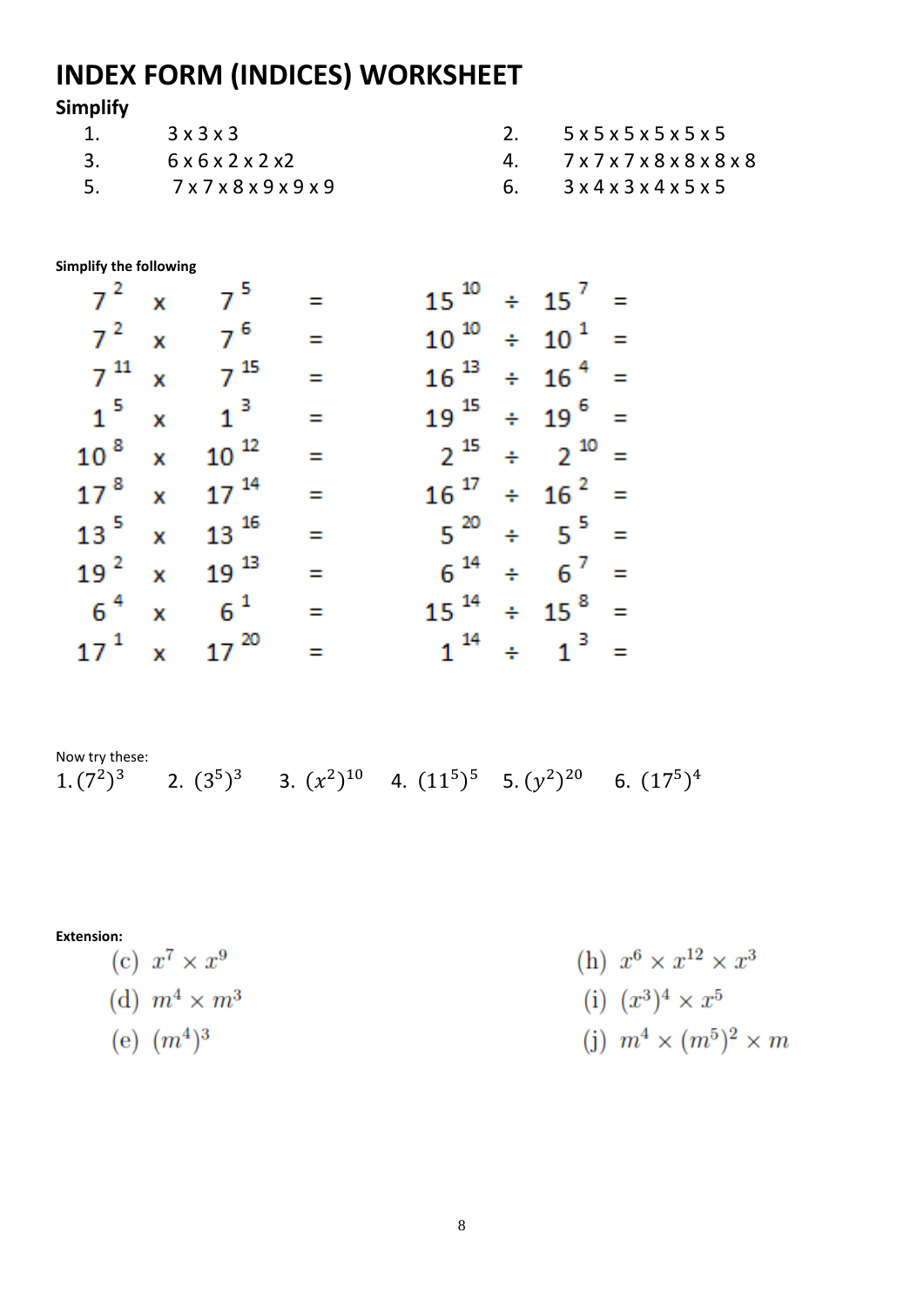|--|

| 1         | 891.8 x         |                           | 10   | 21 | 73.66        | ÷      | 10   |
|-----------|-----------------|---------------------------|------|----|--------------|--------|------|
| 2         | 59.15           | $\mathbf{X}$              | 100  | 22 | 70.07        | $\div$ | 10   |
| 3         | 63.51           | $\boldsymbol{\mathsf{X}}$ | 100  | 23 | 47.5         | ÷      | 100  |
| 4         | 3.107           | $\boldsymbol{\mathsf{X}}$ | 100  | 24 | 261.6        | ÷      | 10   |
| 5         | 0.7303          | $\boldsymbol{\mathsf{X}}$ | 10   | 25 | 0.1987       | ÷      | 10   |
| 6         | 0.7146          | $\boldsymbol{\mathsf{X}}$ | 1000 | 26 | 1.914        | $\div$ | 10   |
| 7         | 5.638           | $\boldsymbol{\mathsf{X}}$ | 1000 | 27 | 0.8249       | $\div$ | 10   |
| 8         | 539.7           | $\boldsymbol{X}$          | 100  | 28 | 552.5        | $\div$ | 100  |
| 9         | 757.8           | $\boldsymbol{\mathsf{X}}$ | 100  | 29 | 105.6        | $\div$ | 10   |
| <b>10</b> | 2.023           | $\mathbf{X}$              | 100  | 30 | 695          | $\div$ | 100  |
| <b>11</b> | 970.9           | $\boldsymbol{X}$          | 0.1  | 31 | 756          | $\div$ | 10   |
| 12        | 942.3           | $\mathbf{X}$              | 0.1  | 32 | 54.6         | ÷      | 100  |
| 13        | 181.8           | $\boldsymbol{X}$          | 0.01 | 33 | 398          | $\div$ | 10   |
| 14        | 0.7792 x        |                           | 0.1  | 34 | 9364         | ÷      | 1000 |
| 15        | $0.7353 \times$ |                           | 0.01 | 35 | 391          | $\div$ | 10   |
| 16        | 558.6           | $\mathbf{X}$              | 0.1  | 36 | 34010        | ÷      | 1000 |
| 17        | 51.95           | $\mathbf{X}$              | 0.01 | 37 | 627100       | ÷      | 1000 |
| 18        | $0.9222 \times$ |                           | 0.1  | 38 | 626000       | $\div$ | 1000 |
| 19        | 359.6 x         |                           | 0.1  | 39 | 77400 ÷      |        | 1000 |
| 20        | 849.7 x         |                           | 0.1  | 40 | $86.19 \div$ |        | 1000 |
|           |                 |                           |      |    |              |        |      |
|           |                 |                           |      |    |              |        |      |
|           |                 |                           |      |    |              |        |      |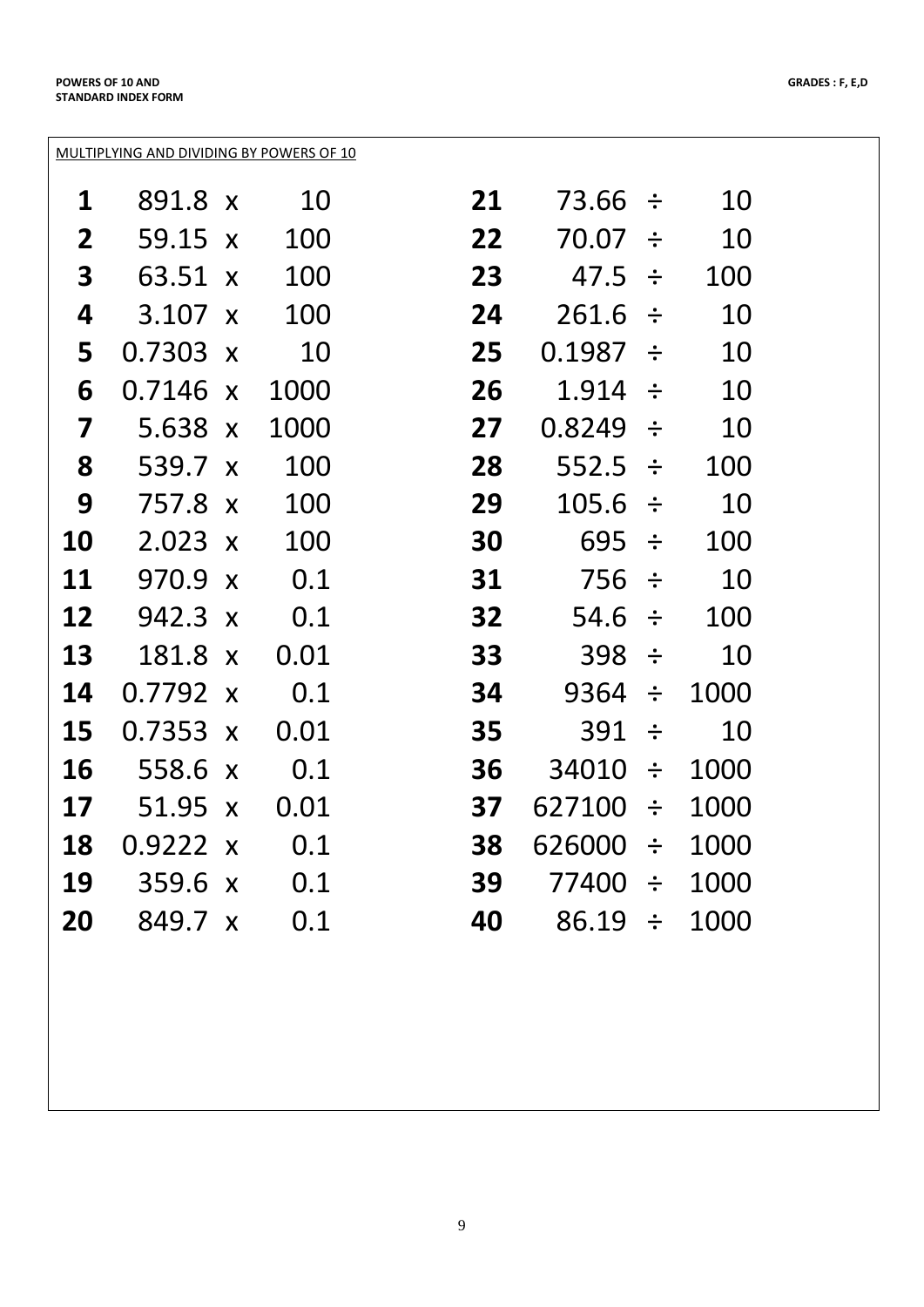# **Very Big and Very Small Numbers**

Mathematicians, scientists and engineers (and your calculator) prefer to write and work with very large and very small numbers in standard form.

A number is in standard form when it is written like this:



You could think of 1000 as being 1 x 10 x 10 x 10 and write it as 1 x 10<sup>3</sup>.

You could think of 10 000 as being 1 x 10 x 10 x 10 x 10 and write it as 1 x 10<sup>4</sup>.

Complete the table below, the first three rows have been completed for you.

| <b>Number</b> | <b>Number in standard form</b> |                            |
|---------------|--------------------------------|----------------------------|
| 1 000 000     | $1 \times 10^6$                | The power of<br>ten is the |
| 100 000       | $1 \times 10^5$                | place value of             |
| 10 000        | $1 \times 10^4$                | the first                  |
| 1 000         |                                | significant                |
| 100           |                                |                            |
| 10            |                                |                            |
|               |                                | As the number              |
| 0.1           |                                | is less than               |
| 0.01          |                                | one the power<br>of ten is |
| 0.001         |                                |                            |

200 could be written as 2 x 10<sup>2</sup>.

- 300 could be written as  $3 \times 10^2$ .
- 250 could be written as 2.5 x  $10^2$ .

Complete the table on the left, the first three rows have been completed for you.

| <b>Number</b> | Number in standard form |
|---------------|-------------------------|
| 200           |                         |
| 230           |                         |
| 300           |                         |
| 399           |                         |
| 400           |                         |
| 415           |                         |
| 500           |                         |
| 550           |                         |
| 9870          |                         |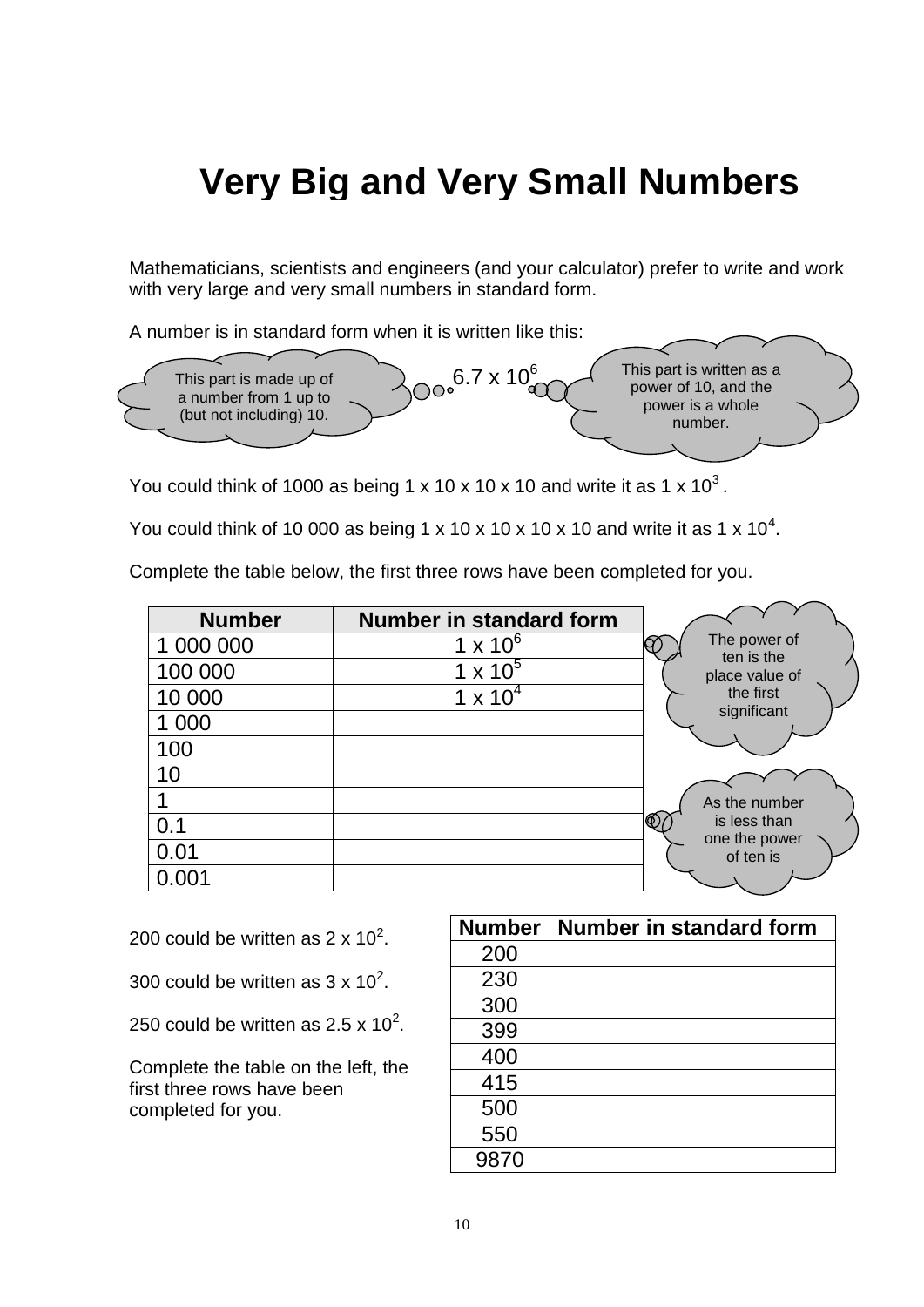# **Standard Form**

1. Convert these numbers into standard form

| a            | 0.005       | g | 0.0043    |
|--------------|-------------|---|-----------|
| h            | 0.0002      | h | 0.000 056 |
| $\mathsf{C}$ | 0.004       |   | 0.000 131 |
| d            | 0.000 003   |   | 0.030 03  |
| $\epsilon$   | 0.000 000 8 |   | 0.0561    |
|              | 0.2         |   | 0.0042    |

## 2. Write these numbers as ordinary numbers

| a | $5 \times 10^{-2}$          | g | $5.4\times10^{-2}$    |
|---|-----------------------------|---|-----------------------|
| b | $6 \times 10^{-4}$          | h | $8.6\times10^{-6}$    |
|   | <b>C</b> $2 \times 10^{-5}$ |   | $9.4 \times 10^{-6}$  |
| d | $7 \times 10^{-7}$          |   | $1.02\times10^{-3}$   |
| e | $9 \times 10^{-1}$          | k | $4.04 \times 10^{-6}$ |
| f | $8\times10^{-4}$            |   | $8.39\times10^{-9}$   |

3. Convert these numbers to standard form (there are a mixture of large and small numbers)

| a            | 0.003       | g  | 45 000      |
|--------------|-------------|----|-------------|
| b            | 5 0 0 0     | h  | 3 700       |
| $\mathsf{C}$ | 0.4         |    | 0.0925      |
|              | d 7 000 000 |    | 18 500      |
| e            | 20 000      | k. | 258 000 000 |
| f            | 0.0005      |    | 0.000 156   |

# 4. Write these numbers as ordinary numbers

| a | $6 \times 10^{-6}$          |   | $8.2\times10^{-1}$    |
|---|-----------------------------|---|-----------------------|
| b | $6\times10^{6}$             | n | $9.5 \times 10^{-4}$  |
|   | <b>C</b> $1 \times 10^{-3}$ |   | $5.55 \times 10^8$    |
| d | $1\times10^3$               |   | $6.47\times10^{-2}$   |
| e | $8\times10^5$               | k | $3.001 \times 10^{2}$ |
| f | $8\times10^{-5}$            |   | $9.1\times10^{10}$    |